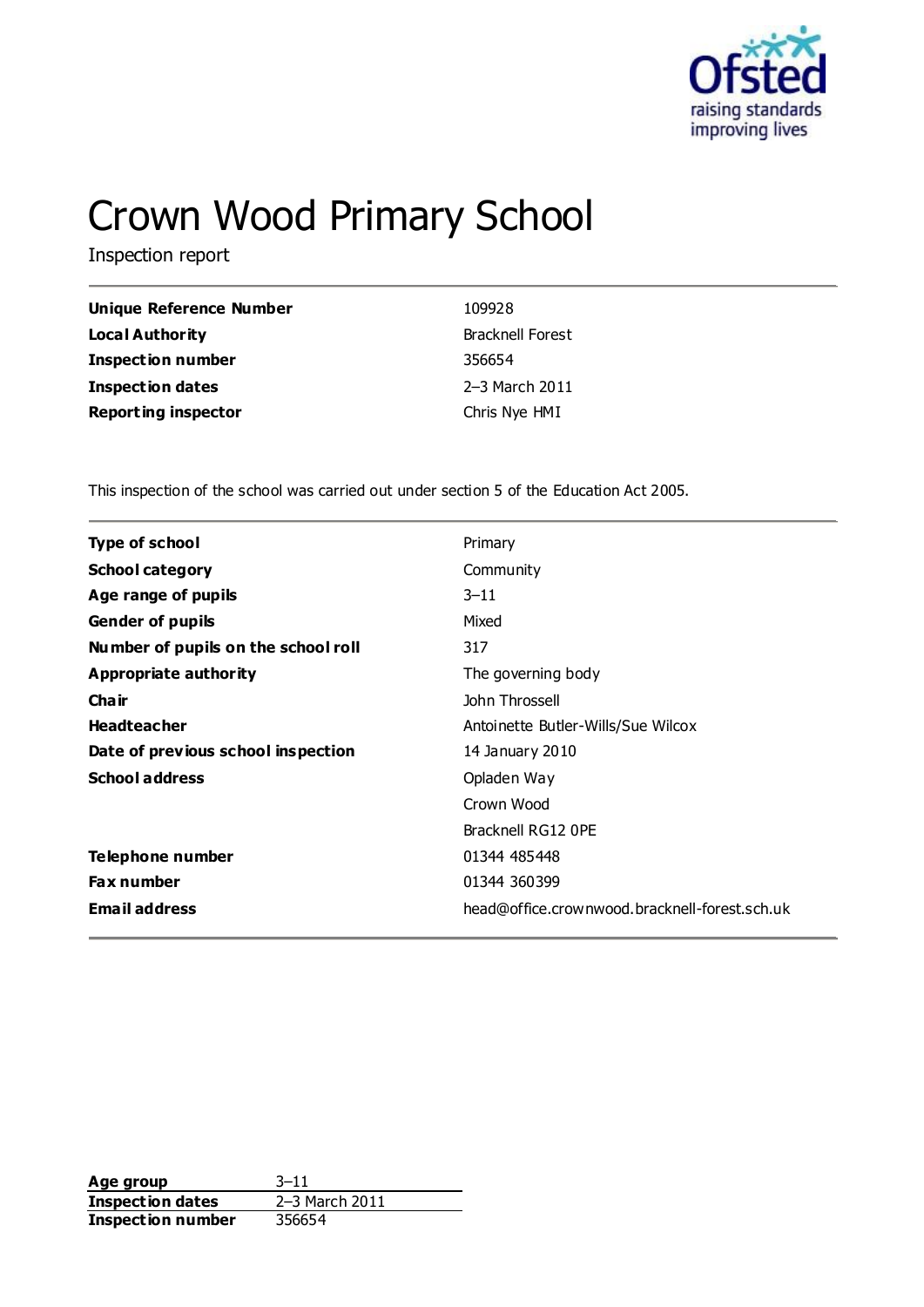The Office for Standards in Education, Children's Services and Skills (Ofsted) regulates and inspects to achieve excellence in the care of children and young people, and in education and skills for learners of all ages. It regulates and inspects childcare and children's social care, and inspects the Children and Family Court Advisory Support Service (Cafcass), schools, colleges, initial teacher training, work-based learning and skills training, adult and community learning, and education and training in prisons and other secure establishments. It assesses council children's services, and inspects services for looked after children, safeguarding and child protection.

Further copies of this report are obtainable from the school. Under the Education Act 2005, the school must provide a copy of this report free of charge to certain categories of people. A charge not exceeding the full cost of reproduction may be made for any other copies supplied.

If you would like a copy of this document in a different format, such as large print or Braille, please telephone 0300 123 4234, or email **[enquiries@ofsted.gov.uk](mailto:enquiries@ofsted.gov.uk)**.

You may copy all or parts of this document for non-commercial educational purposes, as long as you give details of the source and date of publication and do not alter the documentation in any way.

To receive regular email alerts about new publications, including survey reports and school inspection reports, please visit our website and go to 'Subscribe'.

Royal Exchange Buildings St Ann's Square Manchester M2 7LA T: 0300 123 4234 Textphone: 0161 618 8524 E: **[enquiries@ofsted.gov.uk](mailto:enquiries@ofsted.gov.uk)**

W: **[www.ofsted.gov.uk](http://www.ofsted.gov.uk/)**

© Crown copyright 2011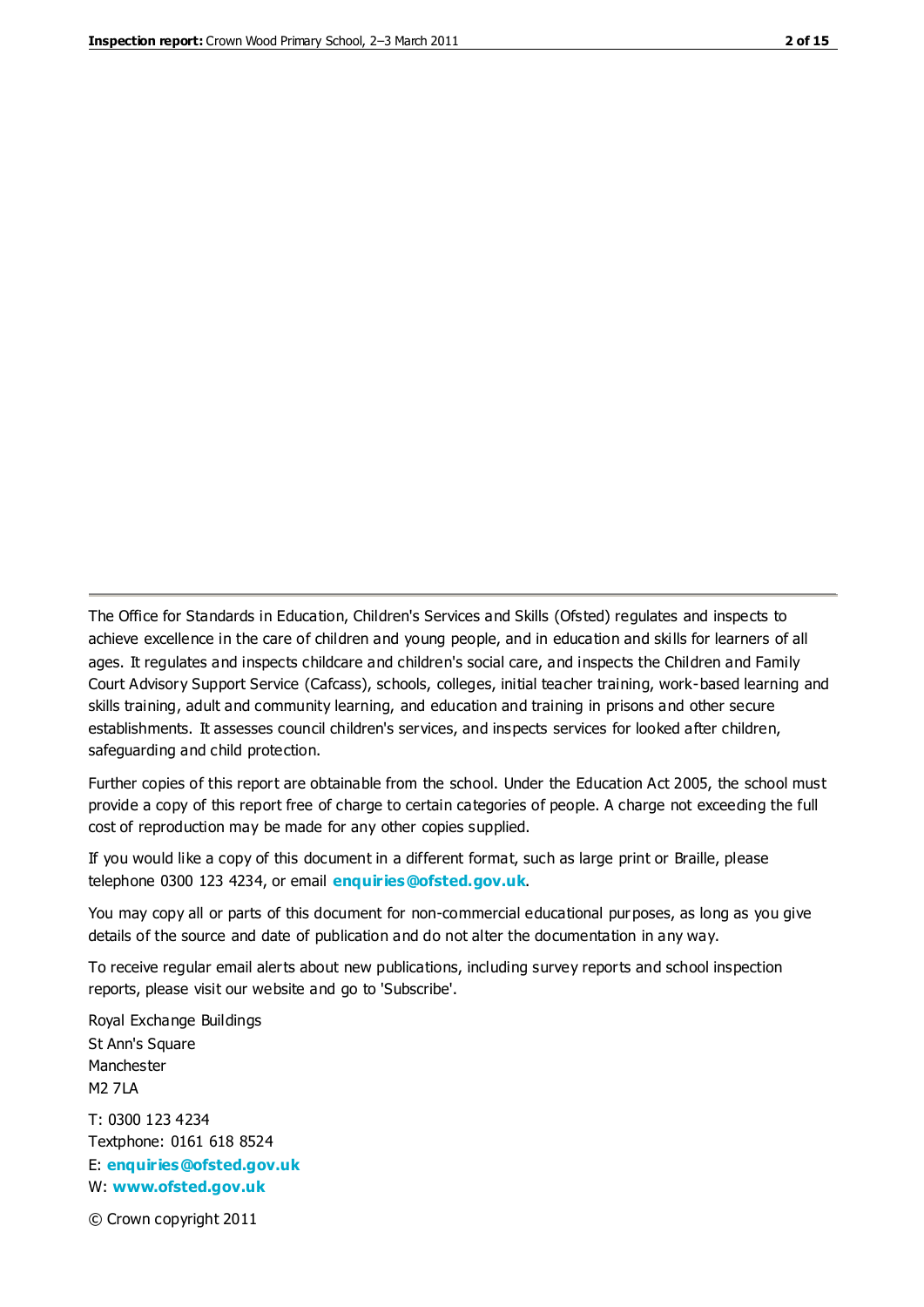# **Introduction**

This inspection was carried out by one of Her Majestys Inspectors and two additional inspectors. All teachers were seen teaching and a total of 21 lessons were observed. Inspectors held meetings with pupils, senior staff, governors, representatives of the local authority and, informally, with some parents. They observed the schools work and looked at a wide range of documentation including monitoring records, pupils work, curriculum documentation, assessment data and strategic planning. 115 parents/carers returned the parental questionnaire and these were also scrutinised.

The inspection team reviewed many aspects of the schools work. It looked in detail at the following:

How well teaching is using assessment information to ensure that the needs of all pupils are being met and that pupils achievement is improving.

How well the curriculum is meeting the needs and interests of the pupils and supporting the quality of the teaching.

How secure and sustainable are recent changes in leadership and management and whether these are effectively driving improvement.

How effectively the school has developed its provision in the Early Years Foundation Stage.

# **Information about the school**

Crown Wood is a larger than average primary school. It makes provision for the Early Years Foundation Stage in its two Reception classes and a nursery, which children attend on a part-time basis for morning and afternoon sessions. Most pupils are of White British heritage and the remainder are from a wide range of backgrounds. Very few speak English as an additional language. The percentage of pupils with special educational needs and/or disabilities is broadly average. The school is in the middle of a planned re-development to up-grade the buildings.

In January 2010 the school was given a notice to improve and a monitoring visit in September 2010 found that they had, at that point, made inadequate progress in addressing the issues identified in the inspection. Since the start of October the school has been lead and managed by an executive headteacher. The executive headteacher has led and managed the school since October during a period of absence of the substantive headteacher.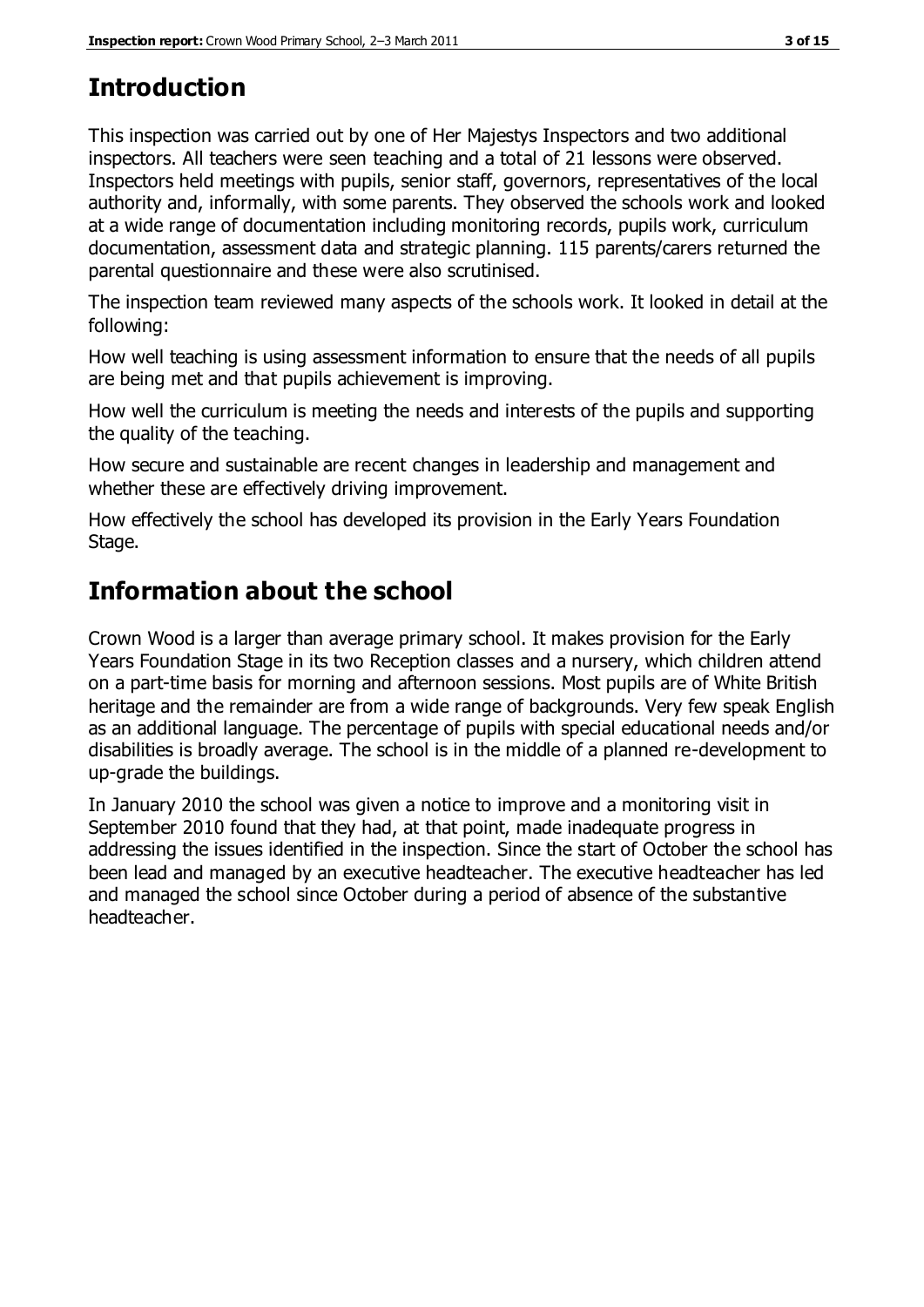# **Inspection judgements**

| Overall effectiveness: how good is the school?  | 3 |
|-------------------------------------------------|---|
| The school's capacity for sustained improvement | 3 |

# **Main findings**

In accordance with section 13 (4) of the Education Act 2005, Her Majestys Chief Inspector is of the opinion that the school no longer requires significant improvement.

It is of great credit to all those who work in Crown Wood School that, under the excellent leadership of the executive headteacher, significant improvements have been made in a comparatively short time to address the weaknesses identified in the last inspection and subsequent monitoring inspection. Since then, staff have demonstrated a determination to improve and this is beginning to bear fruit; as one parent commented, There seems to be a better atmosphere now. The school rightly recognises that more needs to be done, but a very positive and secure start has been made in addressing long term issues which had resulted in underachievement in the past. The school is currently providing a satisfactory standard of education for its pupils and has a satisfactory capacity to sustain these improvements in the future.

Provision is good in the Early Years Foundation Stage and children make good progress so that most have achieved expected levels by the time they enter Key Stage 1. During Key Stage 1 they make satisfactory progress and achieve the expected levels in reading, writing and mathematics. In Key Stage 2 there has been a history of significant underachievement in English and mathematics and attainment in recent years has been well below that expected for their age. However, recent extensive staff training and support and a strong focus on raising standards have resulted in a significant improvement in attainment and progress in mathematics, especially in upper years of Key Stage 2. Improvement is slower in reading and writing and strategies to address this have recently been introduced. Although rates of pupils progress still vary across the key stage, there is clear evidence in pupils current work that standards are rising.

The quality of teaching is satisfactory overall, with some strengths. The better lessons are well planned and effectively use assessment information to ensure that activities meet the needs of pupils. However, this is not yet consistent throughout the school and some higher-attaining pupils are not always challenged sufficiently. Pupils are aware of their targets and what they need to do to achieve them. Marking is consistently detailed and helpful, although the next steps guidance indicated in pupils work are not always reviewed, so progress is not always clearly recognised by the pupils. The curriculum provides a satisfactory coverage of the National Curriculum and is broad and balanced.

The quality of pastoral care, guidance and support is good. Pupils say that they feel safe and happy and enjoy school. Relationships between pupils and adults are good. Pupils treat each other with respect and respond well to adult guidance about their behaviour, which is satisfactory overall.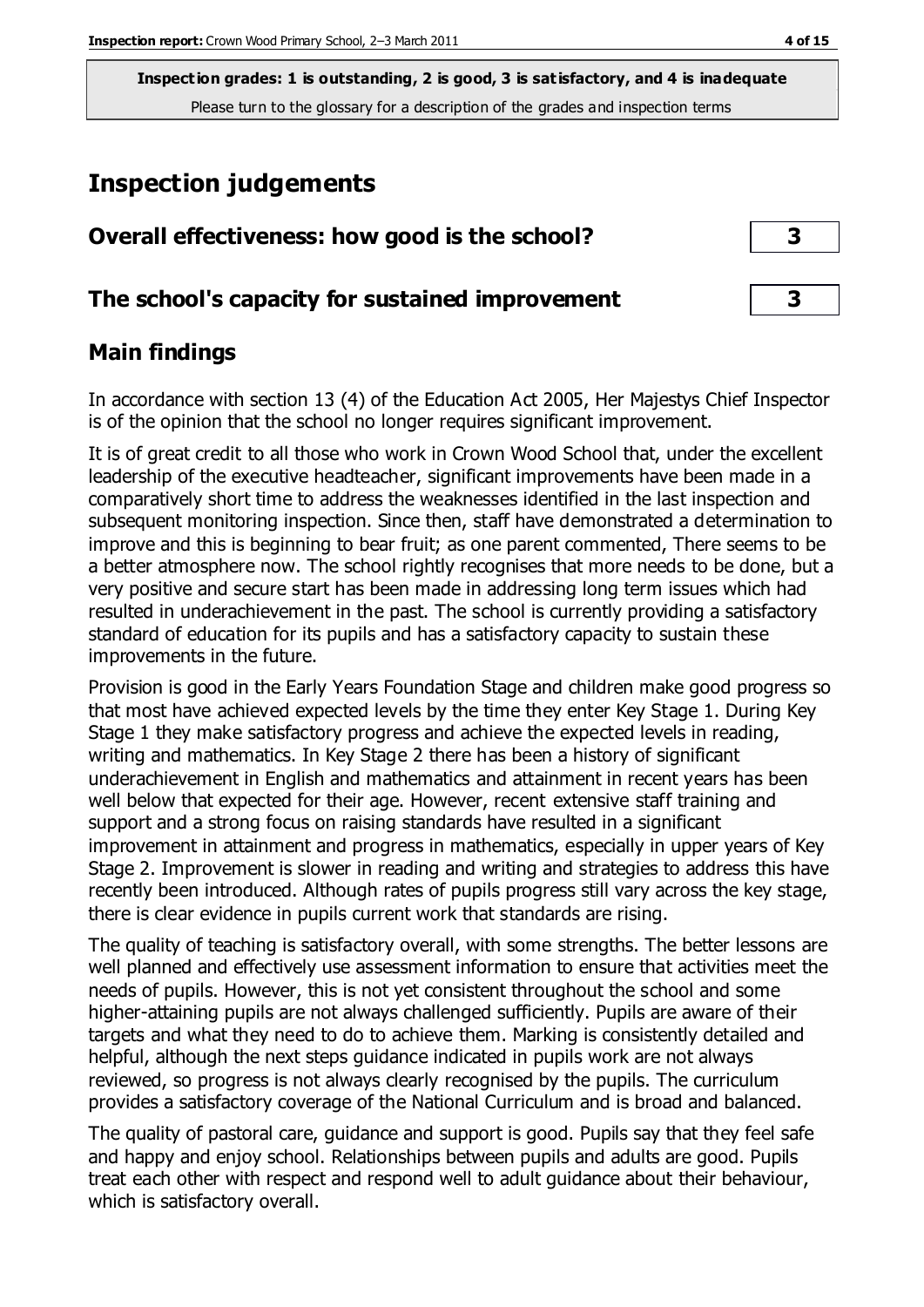The leadership and management have gone through a period of upheaval and plans to provide secure and long-term stability to the school are at an advanced stage, although these are not yet fully embedded so as to ensure that the recent drive for improvement is maintained. The school acknowledges that it needs to implement these quickly to consolidate its drive for improvement. Nevertheless, strategic planning is well-conceived; middle leaders have been well-trained and are beginning to have a more positive impact on the schools improvement, and the school has an accurate picture of its effectiveness. The local authority has provided good support to the school during a difficult period and there is now a united approach by all school leaders and governors towards addressing the schools weaknesses.

Up to 40% of the schools whose overall effectiveness is judged satisfactory may receive a monitoring visit by an Ofsted inspector before their next section 5 inspection.

# **What does the school need to do to improve further?**

- Accelerate pupils progress and raise their attainment in reading and writing, especially in Key Stage 2 by:
- developing the recently introduced strategies more strongly and consistently throughout the Key Stage
- $\blacksquare$  Improve the quality of teaching and learning by:
	- Ensuring that the schools best practice in matching challenging work to the needs of pupils, especially the higher-attaining pupils, is consistently a feature of all lessons
	- $-$  Ensuring that marking regularly reviews and recognises the progress that pupils make in their next steps
	- Ensure that plans for the leadership and management of the school are fully embedded so that the drive for improvement is maintained.

# **Outcomes for individuals and groups of pupils 3**

Pupils demonstrate good attitudes to learning across the school and this has helped improve their standards and achievement. For example, in a lesson on plotting coordinates, effective questioning and challenging tasks ensured that the pace of the lesson was good because pupils were interested in the subject and keen to do well. In Key Stage 1 pupils achieve expected levels in reading, writing and mathematics, but in previous years too few have exceeded this. In the current Year 2 more pupils are securely on track to achieve the higher levels, especially in reading and writing. In Key Stage 2, although attainment has been significantly below that expected at the end of Year 6, a clear focus on raising standards is beginning to have a strong impact on outcomes for pupils. This is particularly evident in mathematics in the year groups towards the end of key Stage 2, where attainment has increased significantly since September 2010. In reading and writing, recently introduced strategies to improve achievement, particularly that of the boys, is starting to bear fruit, although attainment is still low, especially in lower Key Stage 2. The school is effectively monitoring the progress of various groups. Pupils with special educational needs and/or disabilities make satisfactory progress as a result of effective intervention and support strategies. The school has rightly identified that in reading and

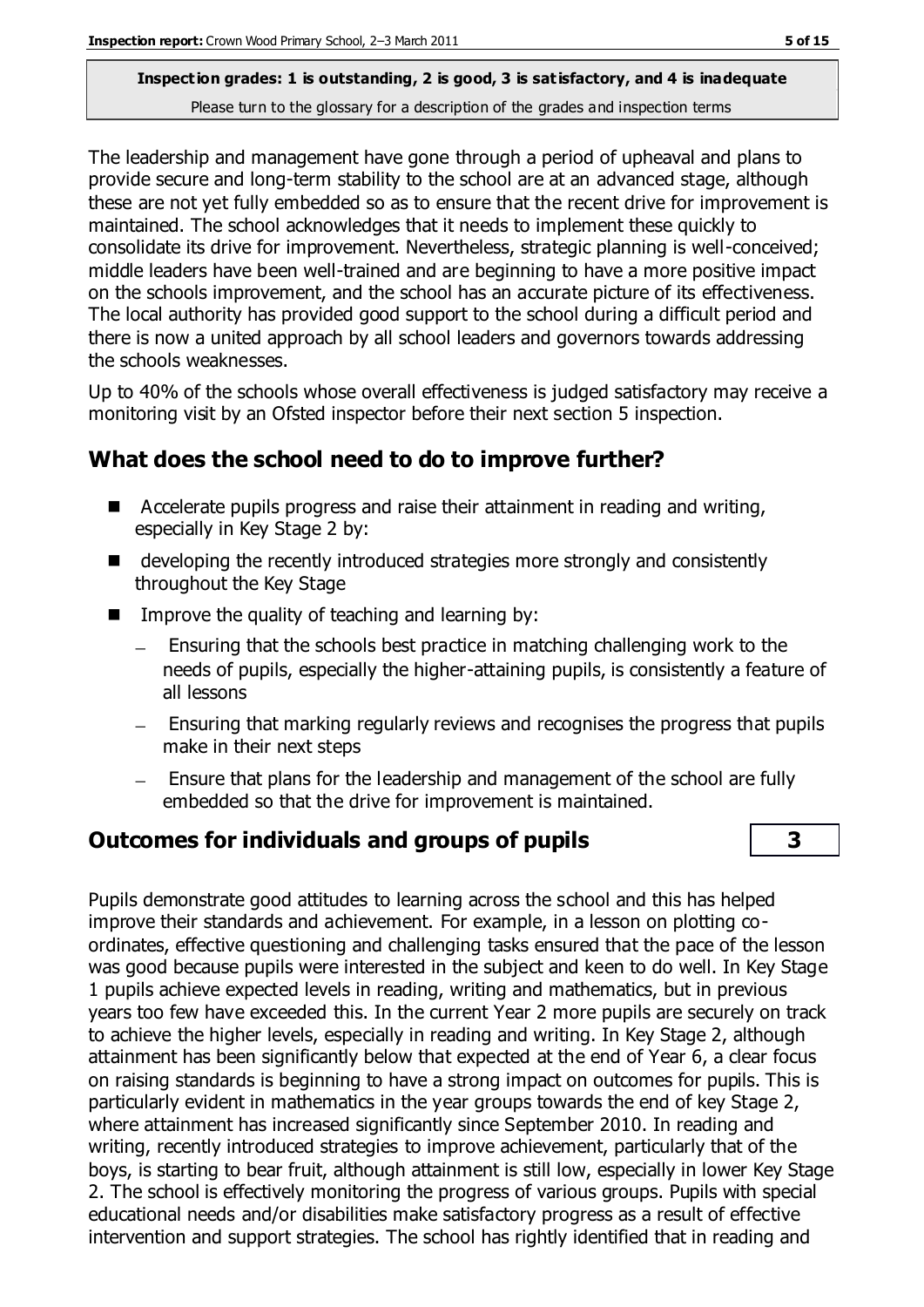writing more boys underachieve than girls, and have introduced a number of initiatives and a new guided reading scheme to help narrow this gap. Although at an early stage, such strategies are beginning to have a positive impact.

Attendance is average and most pupils say that they enjoy their lessons. Most pupils say that they feel safe and well cared for. They are confident in talking to adults when they have a problem and they have a good understanding of how to keep themselves fit and healthy. Their contribution to the school and wider community is satisfactory and pupils enjoy their responsibilities such as acting as peer mediators or serving on the school council. However, the school recognises that this is an area that can be developed further. Pupils behave well around the school, although low level disruption can occur in less effective lessons where the pace of learning is slower. Although pupils attainment in English and mathematics is low, they demonstrate good speaking and listening skills, collaborate well in teams and use information and communication technology (ICT) competently. As a result they are developing satisfactory work place skills that will contribute to their future economic well-being.

These are the grades for pupils' outcomes

| Pupils' achievement and the extent to which they enjoy their learning                                                     | 3                       |
|---------------------------------------------------------------------------------------------------------------------------|-------------------------|
| Taking into account:<br>Pupils' attainment <sup>1</sup>                                                                   | 4                       |
| The quality of pupils' learning and their progress                                                                        | 3                       |
| The quality of learning for pupils with special educational needs and/or disabilities<br>and their progress               | 3                       |
| The extent to which pupils feel safe                                                                                      | $\overline{\mathbf{2}}$ |
| Pupils' behaviour                                                                                                         | 3                       |
| The extent to which pupils adopt healthy lifestyles                                                                       | $\overline{\mathbf{2}}$ |
| The extent to which pupils contribute to the school and wider community                                                   | 3                       |
| The extent to which pupils develop workplace and other skills that will contribute to<br>their future economic well-being | 3                       |
| Taking into account:<br>Pupils' attendance <sup>1</sup>                                                                   | 3                       |
| The extent of pupils' spiritual, moral, social and cultural development                                                   | 3                       |

<sup>1</sup> The grades for attainment and attendance are: 1 is high; 2 is above average; 3 is broadly average; and 4 is low

# **How effective is the provision?**

Teaching is becoming much better informed by the use of extensive assessment data, and at its best, good use is being made of this to plan activities which accurately meet the needs of pupils. For example, in a Year 2 mathematics lesson the scale of a pictogram that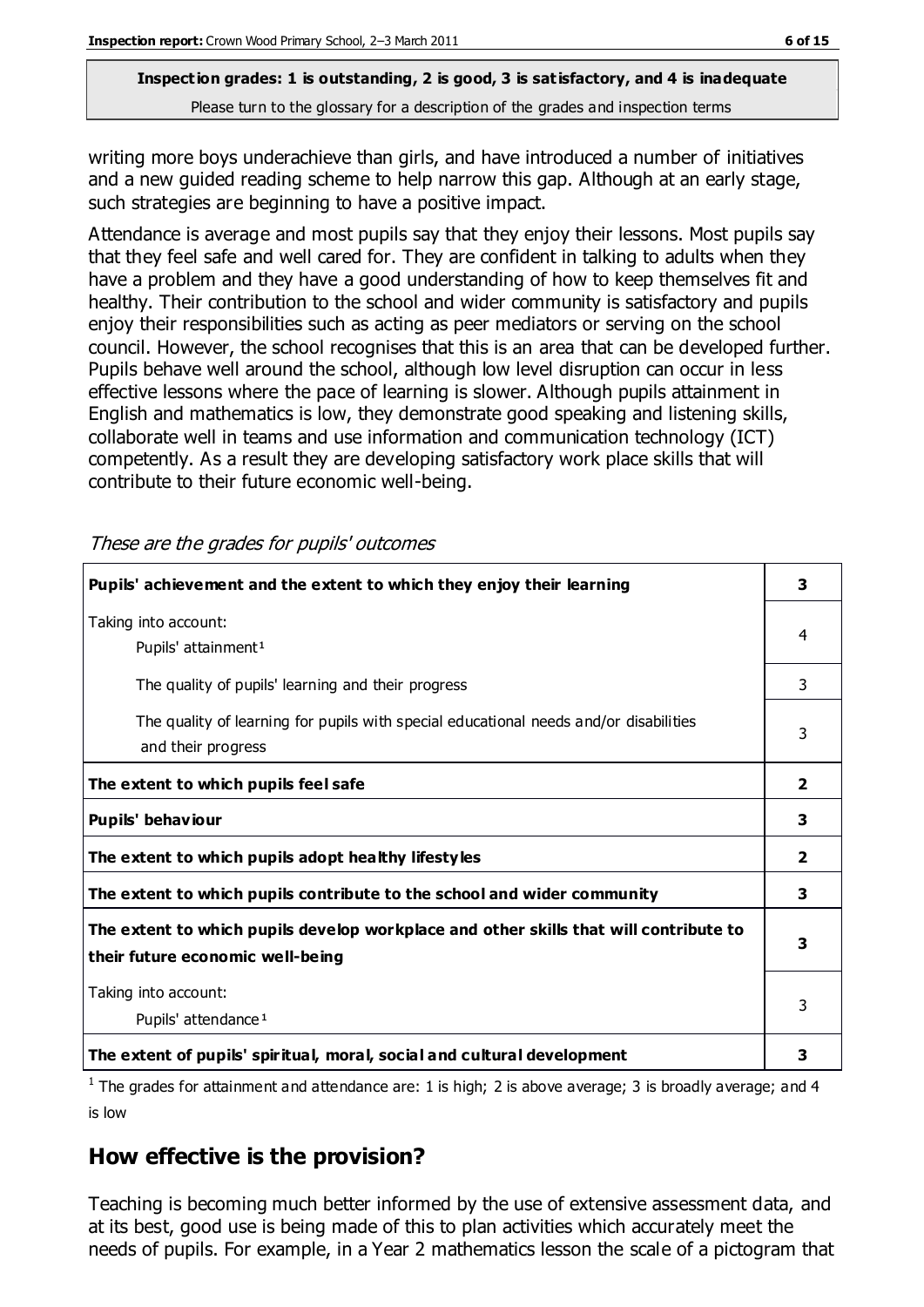the pupils were constructing was adjusted to match the varying abilities of the pupils. However, although much improved, inconsistencies in teaching remain across the school and often more-able pupils are not sufficiently challenged. Most lessons motivate pupils well and relationships between adults and pupils are very good. In the better lessons, teachers incisive questioning is used to assess pupils understanding and the teaching is adjusted accordingly. Teaching assistants support learning well and teachers throughout the school demonstrate a flexibility and willingness to develop and improve their practice. Teachers are conscientious in marking pupils work and commentary is detailed and helpful. Marking identifies the next steps for improvement, but insufficient time is given for pupils to respond and often their growing understanding of these key points is not routinely reviewed so that pupils are aware of when they have made progress.

The curriculum is broad and balanced and contributes well to pupils personal development. An increasing emphasis on enrichment activities, such as in celebrating World Book Day, underpins clear plans which are designed well to develop basic skills. Teachers are beginning to make useful links across subjects, such as through the use of ICT and a range of writing in history topics, but the school recognises that more should be made of cross-curricular links.

The school provides good pastoral care, guidance and support to its pupils. One commented that adults are always friendly and fair. Staff have worked hard to ensure that the school provides a bright, interesting and welcoming learning environment where pupils feel happy and valued. Pupils whose circumstances may make them vulnerable are very well supported and the work of the Family Support Adviser is highly valued by school, pupils, parents and carers.

| The quality of teaching                                                                                    | 3 |
|------------------------------------------------------------------------------------------------------------|---|
| Taking into account:<br>The use of assessment to support learning                                          | 3 |
| The extent to which the curriculum meets pupils' needs, including, where relevant,<br>through partnerships |   |
| The effectiveness of care, guidance and support                                                            |   |

These are the grades for the quality of provision

# **How effective are leadership and management?**

The executive headteacher, well supported by the deputy headteacher, has made a rapid and very positive impact on the school. Their ambition and drive are starting to result in significant improvement, even though more needs to be done before these qualities are completely embedded across all levels of leadership. They evaluate the schools strengths and weaknesses accurately and staff respond well to their high expectations. Uncertainties over the future roles of senior staff are on the point of being resolved, and the local authority and governors fully appreciate that this is a matter of urgency. Middle managers have recently benefitted from high quality training, the impact of which is starting to show in improved monitoring records that are helping to raise standards in teaching. Governors are informed about the schools strengths and weaknesses and are more effectively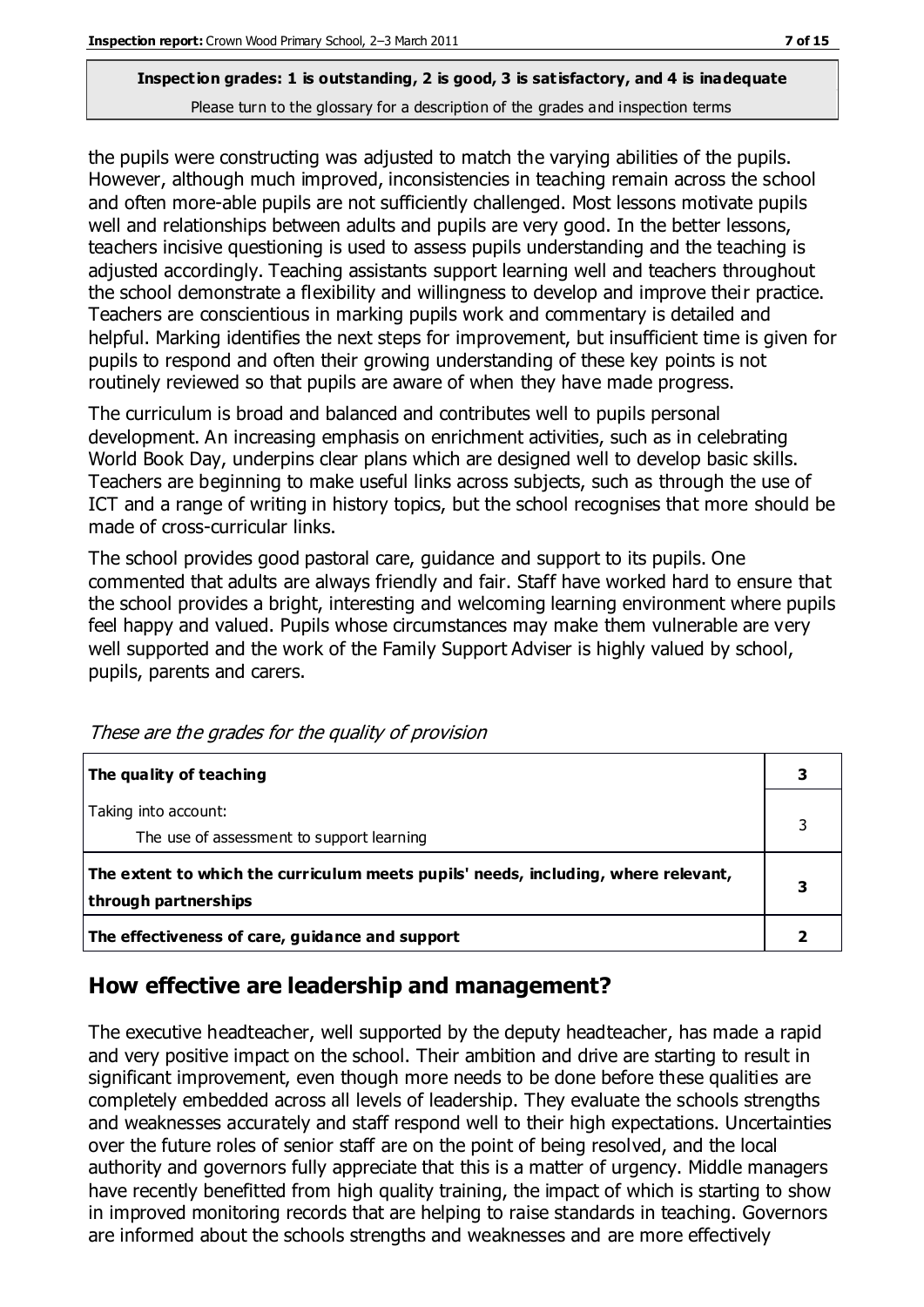holding the school to account. They do, however, recognise that a number of policies are in need of review and up-dating.

The school engages well with parents although this is better developed in the Early Years Foundation Stage and Key Stage 1 than higher up the school. The Family Support Adviser has been particularly successful in encouraging and supporting parents and carers who are reluctant to engage with the school. There are particularly strong links with external agencies and the school works very well with the local authority, especially with regard to strategic planning. Procedures to protect and keep pupils safe are fully in place and rigorously applied. The school is particularly strong in auditing and planning how to improve community cohesion. For example, it is proactive in developing a range of support for the local community, such as for families who speak English as an additional language.

| The effectiveness of leadership and management in embedding ambition and driving<br><b>improvement</b>                                                           | 3                       |
|------------------------------------------------------------------------------------------------------------------------------------------------------------------|-------------------------|
| Taking into account:<br>The leadership and management of teaching and learning                                                                                   | 3                       |
| The effectiveness of the governing body in challenging and supporting the<br>school so that weaknesses are tackled decisively and statutory responsibilities met | 3                       |
| The effectiveness of the school's engagement with parents and carers                                                                                             | 3                       |
| The effectiveness of partnerships in promoting learning and well-being                                                                                           | $\overline{2}$          |
| The effectiveness with which the school promotes equality of opportunity and tackles<br><b>discrimination</b>                                                    | 3                       |
| The effectiveness of safeguarding procedures                                                                                                                     | $\overline{\mathbf{2}}$ |
| The effectiveness with which the school promotes community cohesion                                                                                              | 2                       |
| The effectiveness with which the school deploys resources to achieve value for money                                                                             | 3                       |

#### These are the grades for leadership and management

# **Early Years Foundation Stage**

Children join the school with skills that are below those expected for their age, especially in communication, language and literacy and personal, social and emotional skills. Because the provision is good, children make good progress so that by the end of the reception year they are working at expected levels. The nursery and reception classes are well run and equipped and children are actively helped to gain in confidence and self-esteem because staff look after them so well. Both parents and carers and children are given sensitive and helpful guidance and adults plan an interesting range of activities which motivate and excite the children. Observation and assessment systems are well established and these help to ensure that the learning needs of the children are recognised and met. The Early Years Foundation Stage leader uses the data effectively to gain a very clear picture of what needs to be done to improve the provision further. The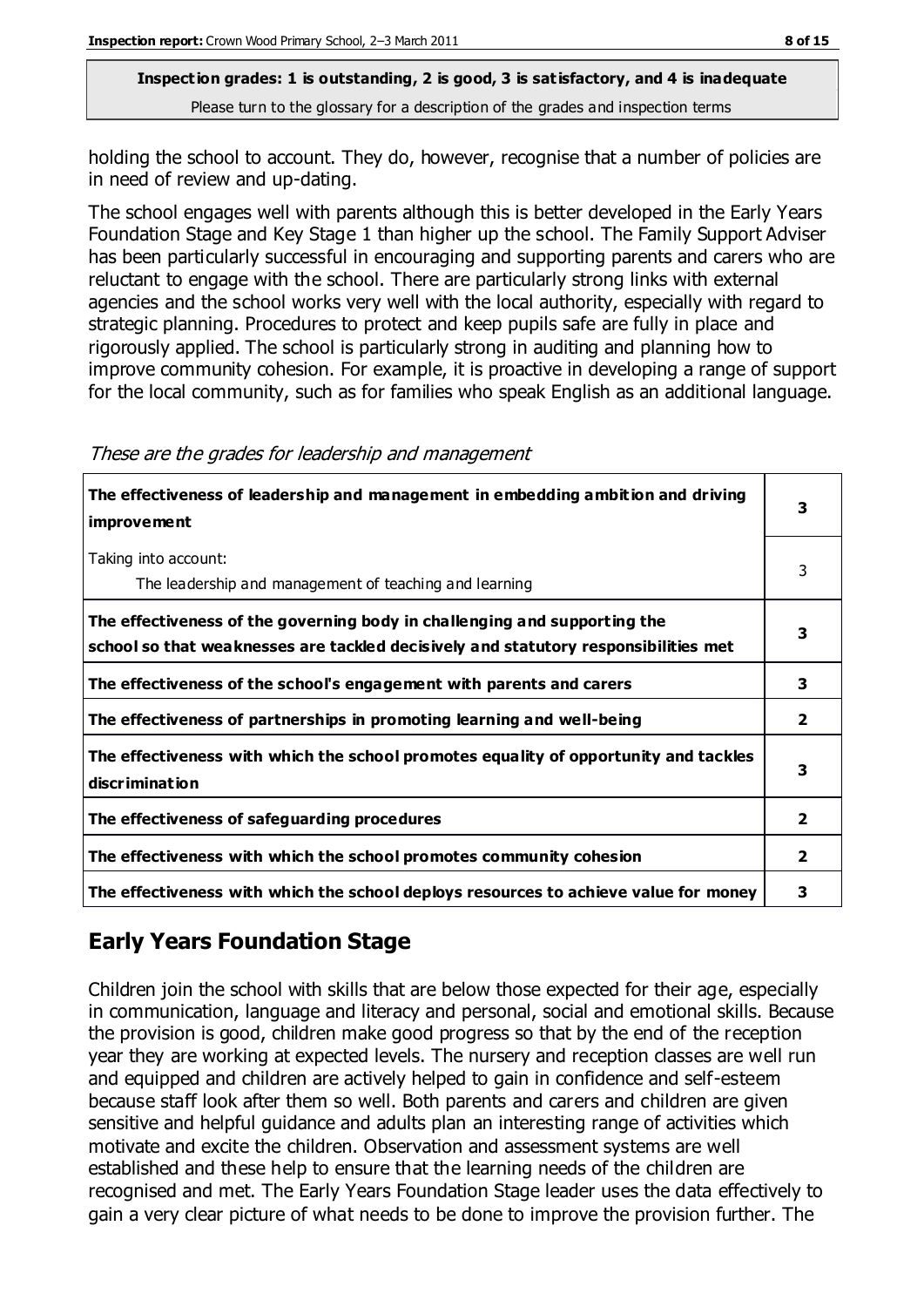welfare of the children is promoted well and adults work as a cohesive team to ensure that the childrens best interests are consistently met to a high standard.

These are the grades for the Early Years Foundation Stage

| Overall effectiveness of the Early Years Foundation Stage                             |  |
|---------------------------------------------------------------------------------------|--|
| Taking into account:<br>Outcomes for children in the Early Years Foundation Stage     |  |
| The quality of provision in the Early Years Foundation Stage                          |  |
| The effectiveness of leadership and management of the Early Years Foundation<br>Stage |  |

### **Views of parents and carers**

Most of the parents and carers who responded to the questionnaire were positive about the work of the school. Almost all say that their children enjoy school and that it helps keep them safe and healthy. A significant minority expressed concerns about behaviour and school leadership. Inspectors recognised that sometimes weaker lessons are disrupted by low level disruption. Inspectors understand the uncertainty that parents and carers have as a result of recent changes in leadership, but feel that the school is on the point of resolving this and that leadership is therefore secure.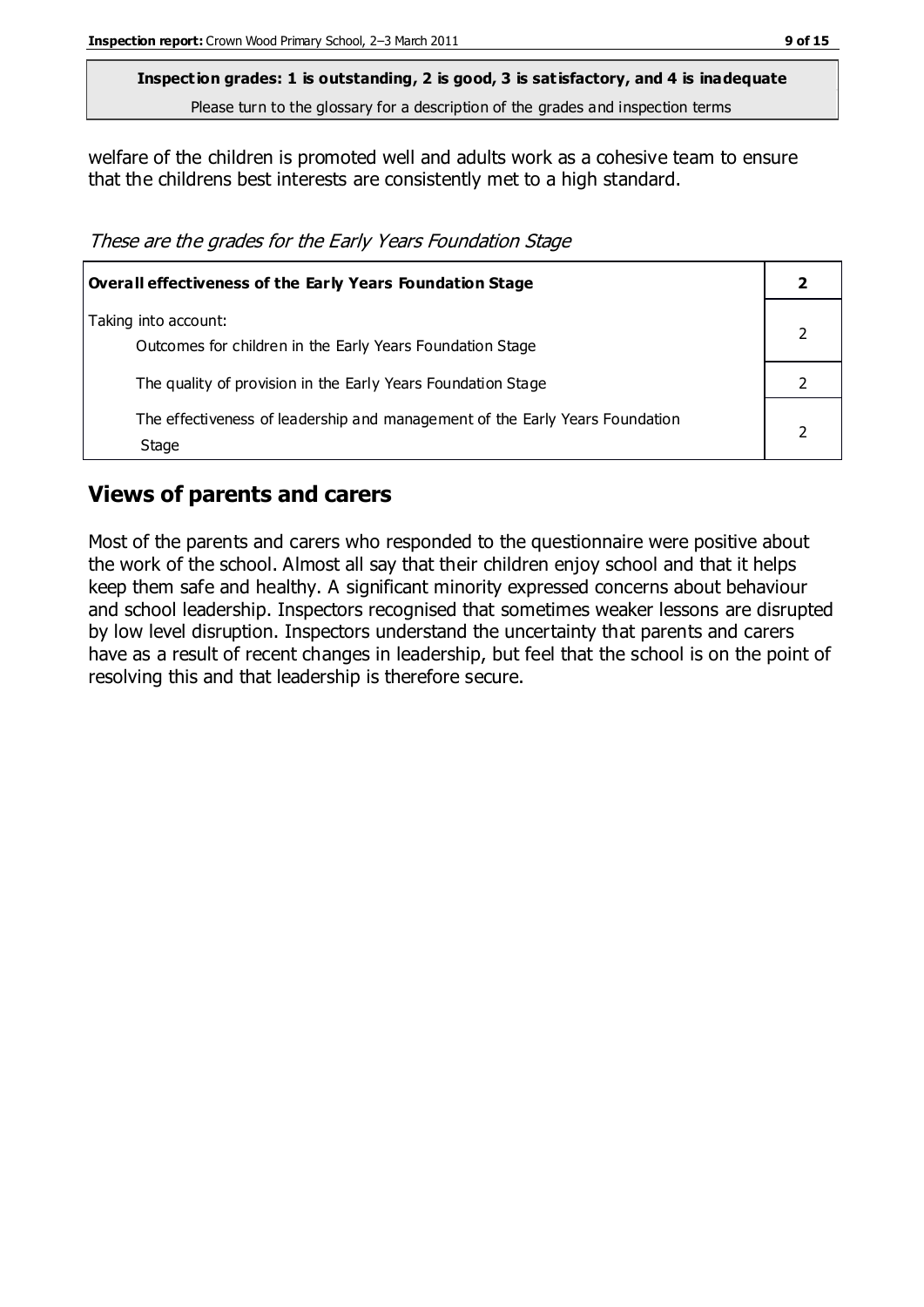#### **Responses from parents and carers to Ofsted's questionnaire**

Ofsted invited all the registered parents and carers of pupils registered at Crown Wood Primary School to complete a questionnaire about their views of the school.

In the questionnaire, parents and carers were asked to record how strongly they agreed with 13 statements about the school.

The inspection team received 115 completed questionnaires by the end of the on-site inspection. In total, there are 317 pupils registered at the school.

| <b>Statements</b>                                                                                                                                                                                                                                       | <b>Strongly</b><br>agree |               |              | <b>Agree</b>  |                | <b>Disagree</b> | <b>Strongly</b> | disagree       |
|---------------------------------------------------------------------------------------------------------------------------------------------------------------------------------------------------------------------------------------------------------|--------------------------|---------------|--------------|---------------|----------------|-----------------|-----------------|----------------|
|                                                                                                                                                                                                                                                         | <b>Total</b>             | $\frac{1}{2}$ | <b>Total</b> | $\frac{0}{0}$ | <b>Total</b>   | $\frac{1}{2}$   | <b>Total</b>    | $\frac{0}{0}$  |
| My child enjoys school                                                                                                                                                                                                                                  | 62                       | 54            | 44           | 38            | 8              | $\overline{7}$  | $\mathbf 0$     | $\mathbf 0$    |
| The school keeps my child<br>safe                                                                                                                                                                                                                       | 56                       | 49            | 56           | 49            | $\mathbf{1}$   | $\mathbf{1}$    | $\mathbf 0$     | $\mathbf 0$    |
| My school informs me about<br>my child's progress                                                                                                                                                                                                       | 32                       | 28            | 64           | 56            | 13             | 11              | $\overline{2}$  | $\overline{2}$ |
| My child is making enough<br>progress at this school                                                                                                                                                                                                    | 43                       | 37            | 53           | 46            | 12             | 10              | 4               | 3              |
| The teaching is good at this<br>school                                                                                                                                                                                                                  | 42                       | 37            | 56           | 49            | 12             | 10              | $\overline{2}$  | $\overline{2}$ |
| The school helps me to<br>support my child's learning                                                                                                                                                                                                   | 38                       | 33            | 59           | 51            | 14             | 12              | $\mathbf 0$     | $\mathbf 0$    |
| The school helps my child to<br>have a healthy lifestyle                                                                                                                                                                                                | 27                       | 23            | 80           | 70            | 6              | 5               | $\mathbf 0$     | $\mathbf 0$    |
| The school makes sure that<br>my child is well prepared for<br>the future (for example<br>changing year group,<br>changing school, and for<br>children who are finishing<br>school, entering further or<br>higher education, or entering<br>employment) | 22                       | 19            | 62           | 54            | 10             | 9               | 5               | $\overline{4}$ |
| The school meets my child's<br>particular needs                                                                                                                                                                                                         | 36                       | 31            | 67           | 58            | $\overline{7}$ | 6               | $\mathbf{1}$    | $\mathbf{1}$   |
| The school deals effectively<br>with unacceptable behaviour                                                                                                                                                                                             | 26                       | 23            | 60           | 52            | 17             | 15              | 5               | 4              |
| The school takes account of<br>my suggestions and concerns                                                                                                                                                                                              | 22                       | 19            | 70           | 61            | 14             | 12              | $\overline{2}$  | $\mathcal{P}$  |
| The school is led and<br>managed effectively                                                                                                                                                                                                            | 23                       | 20            | 64           | 56            | 17             | 15              | 8               | $\overline{7}$ |
| Overall, I am happy with my<br>child's experience at this<br>school                                                                                                                                                                                     | 39                       | 34            | 60           | 52            | 11             | 10              | $\overline{4}$  | 3              |

The table above summarises the responses that parents and carers made to each statement. The percentages indicate the proportion of parents and carers giving that response out of the total number of completed questionnaires. Where one or more parents and carers chose not to answer a particular question, the percentages will not add up to 100%.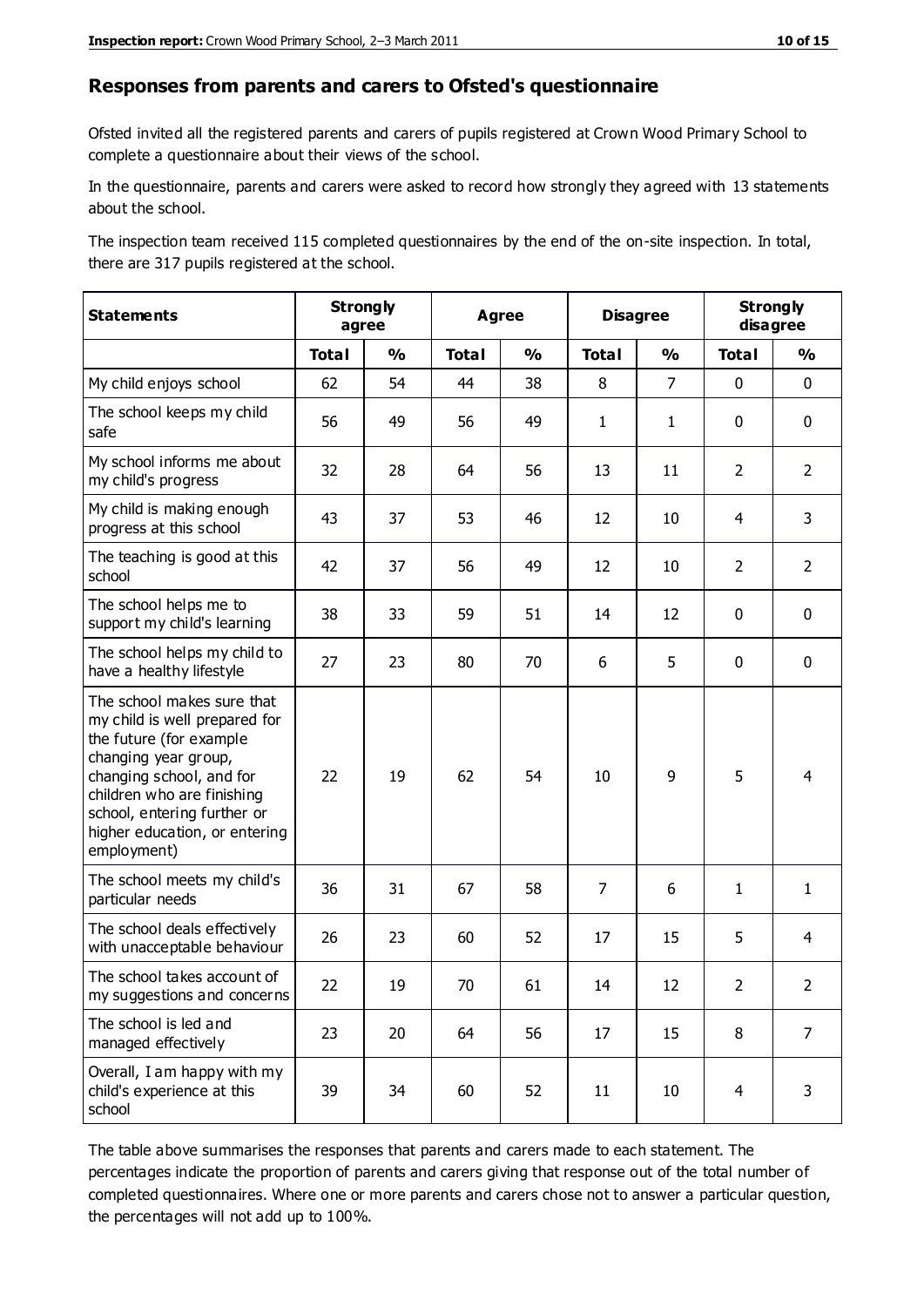# **Glossary**

| Grade   | <b>Judgement</b> | <b>Description</b>                                                                                                                                                                                                            |
|---------|------------------|-------------------------------------------------------------------------------------------------------------------------------------------------------------------------------------------------------------------------------|
| Grade 1 | Outstanding      | These features are highly effective. An outstanding school<br>provides exceptionally well for all its pupils' needs.                                                                                                          |
| Grade 2 | Good             | These are very positive features of a school. A school that<br>is good is serving its pupils well.                                                                                                                            |
| Grade 3 | Satisfactory     | These features are of reasonable quality. A satisfactory<br>school is providing adequately for its pupils.                                                                                                                    |
| Grade 4 | Inadequate       | These features are not of an acceptable standard. An<br>inadequate school needs to make significant improvement<br>in order to meet the needs of its pupils. Ofsted inspectors<br>will make further visits until it improves. |

### **What inspection judgements mean**

### **Overall effectiveness of schools**

|                       | Overall effectiveness judgement (percentage of schools) |      |                     |                   |
|-----------------------|---------------------------------------------------------|------|---------------------|-------------------|
| <b>Type of school</b> | <b>Outstanding</b>                                      | Good | <b>Satisfactory</b> | <b>Inadequate</b> |
| Nursery schools       | 59                                                      | 35   | 3                   | 3                 |
| Primary schools       | 9                                                       | 44   | 39                  | 7                 |
| Secondary schools     | 13                                                      | 36   | 41                  | 11                |
| Sixth forms           | 15                                                      | 39   | 43                  | 3                 |
| Special schools       | 35                                                      | 43   | 17                  | 5                 |
| Pupil referral units  | 21                                                      | 42   | 29                  | 9                 |
| All schools           | 13                                                      | 43   | 37                  | 8                 |

New school inspection arrangements were introduced on 1 September 2009. This means that inspectors now make some additional judgements that were not made previously.

The data in the table above are for the period 1 September 2009 to 31 August 2010 and are consistent with the latest published official statistics about maintained school inspec tion outcomes (see **[www.ofsted.gov.uk](http://www.ofsted.gov.uk/)**).

The sample of schools inspected during 2009/10 was not representative of all schools nationally, as weaker schools are inspected more frequently than good or outstanding schools.

Percentages are rounded and do not always add exactly to 100.

Sixth form figures reflect the judgements made for the overall effectiveness of the sixth form in secondary schools, special schools and pupil referral units.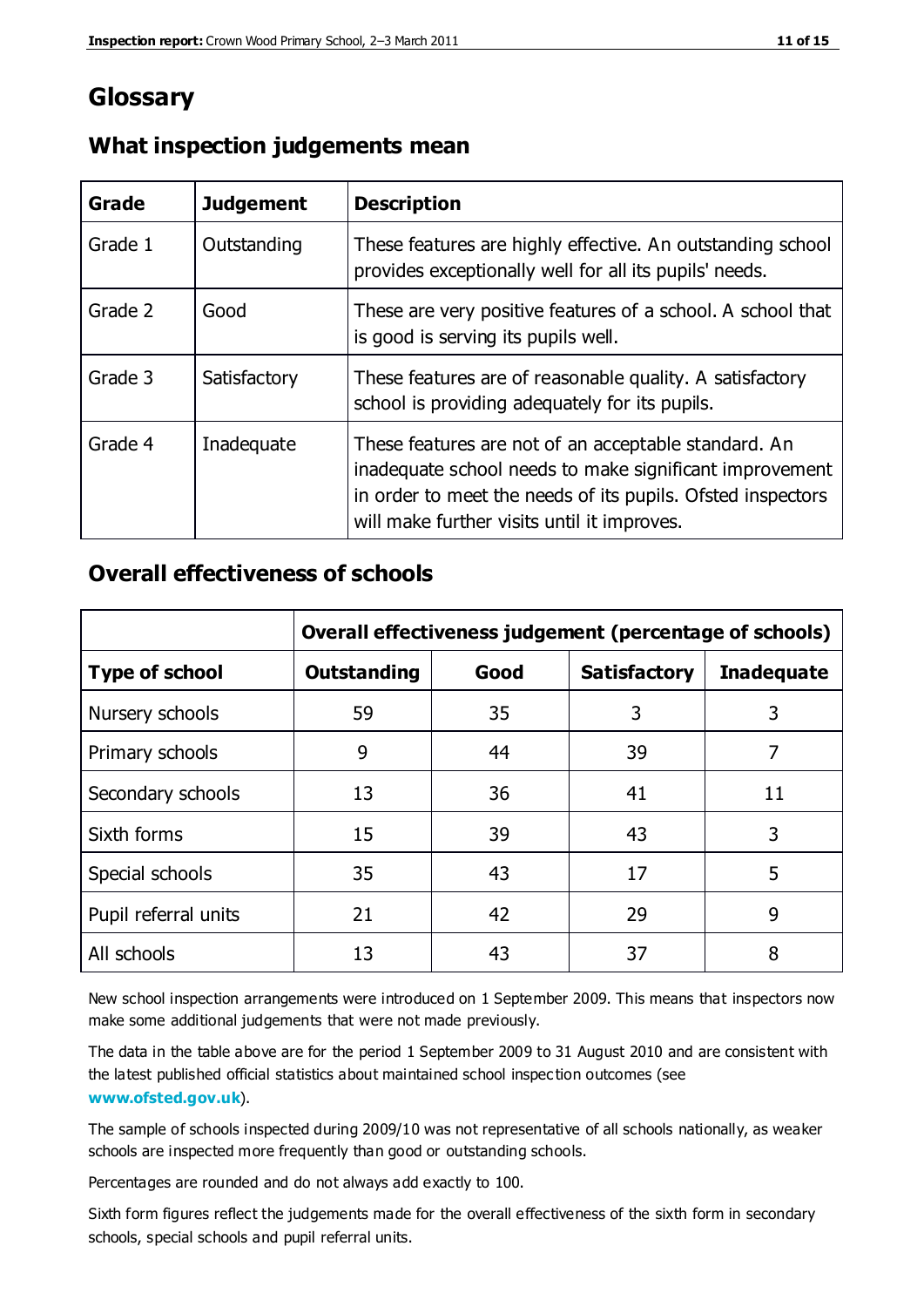# **Common terminology used by inspectors**

| Achievement:               | the progress and success of a pupil in their learning,<br>development or training.                                                                                                                                                          |
|----------------------------|---------------------------------------------------------------------------------------------------------------------------------------------------------------------------------------------------------------------------------------------|
| Attainment:                | the standard of the pupils' work shown by test and<br>examination results and in lessons.                                                                                                                                                   |
| Capacity to improve:       | the proven ability of the school to continue<br>improving. Inspectors base this judgement on what<br>the school has accomplished so far and on the quality<br>of its systems to maintain improvement.                                       |
| Leadership and management: | the contribution of all the staff with responsibilities,<br>not just the headteacher, to identifying priorities,<br>directing and motivating staff and running the school.                                                                  |
| Learning:                  | how well pupils acquire knowledge, develop their<br>understanding, learn and practise skills and are<br>developing their competence as learners.                                                                                            |
| Overall effectiveness:     | inspectors form a judgement on a school's overall<br>effectiveness based on the findings from their<br>inspection of the school. The following judgements,<br>in particular, influence what the overall effectiveness<br>judgement will be. |
|                            | The school's capacity for sustained<br>improvement.                                                                                                                                                                                         |
|                            | Outcomes for individuals and groups of pupils.                                                                                                                                                                                              |
|                            | The quality of teaching.                                                                                                                                                                                                                    |
|                            | The extent to which the curriculum meets<br>pupils' needs, including, where relevant,<br>through partnerships.                                                                                                                              |
|                            | The effectiveness of care, guidance and<br>support.                                                                                                                                                                                         |
| Progress:                  | the rate at which pupils are learning in lessons and<br>over longer periods of time. It is often measured by<br>comparing the pupils' attainment at the end of a key                                                                        |

stage with their attainment when they started.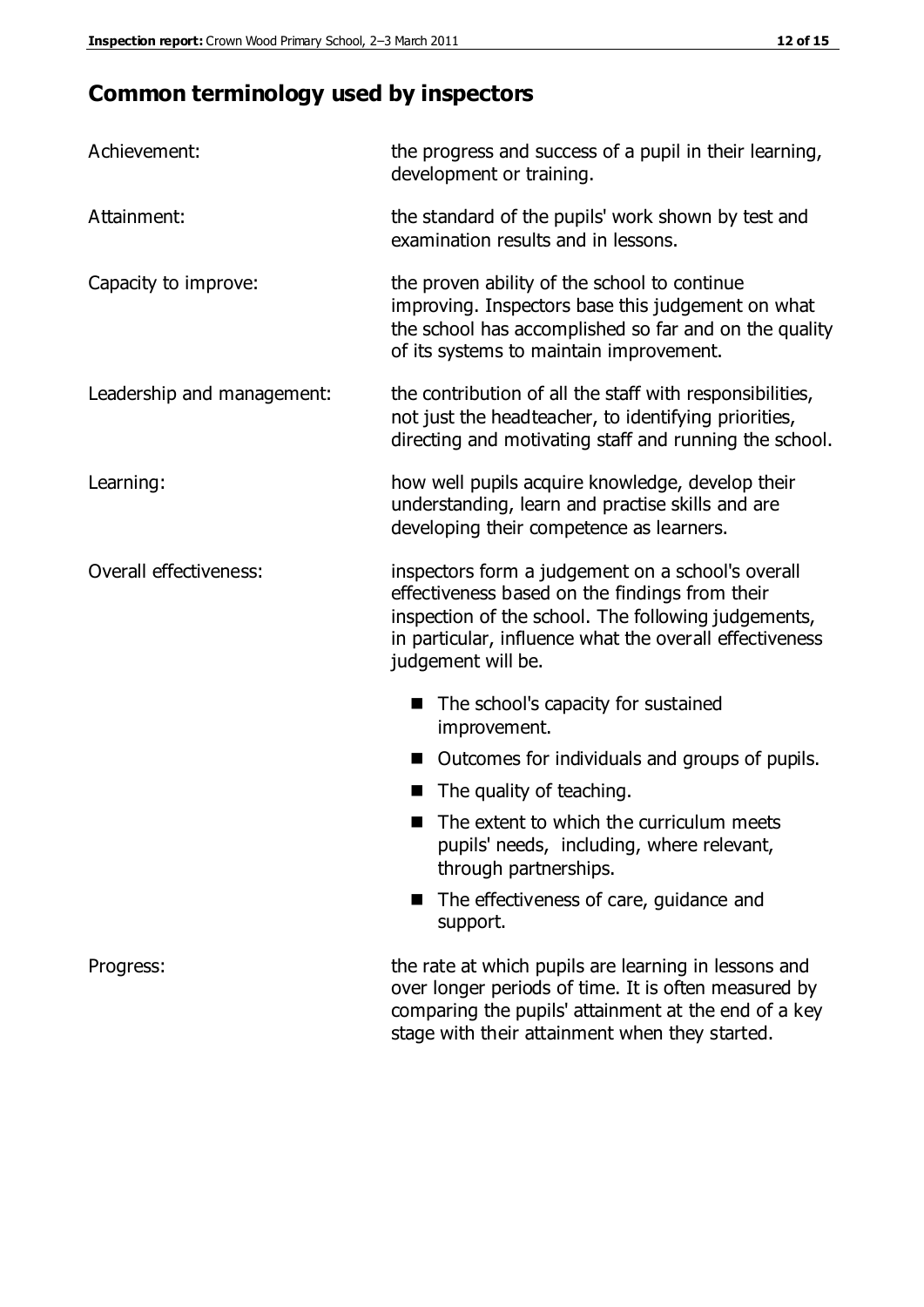### **This letter is provided for the school, parents and carers to share with their children. It describes Ofsted's main findings from the inspection of their school.**



This letter is provided for the school, parents and carers to share with their children. It describes Ofsteds main findings from the inspection of their school.

4 March 2011

#### Dear Pupils

#### **Inspection of Crown Wood Primary School, Bracknell RG120PE**

Thank you so much for making my colleagues and me so welcome when we visited your school this week. You were very friendly and helpful! We thought that you would like to know what we found out.

Your school has gone through a difficult time recently, and in Key Stage 2 you were not making fast enough progress in English and mathematics. Standards are still too low, especially in English, but recently things have begun to improve and, although there is still a lot to do, we feel that your school is now providing a satisfactory standard of education for you all. The things that we think are really good about your school are:

The good start that children have in the nursery and reception classes

The good way that the school cares for you all so that you feel safe and know how to keep yourselves fit and healthy

The way that the school has developed links with the community

The way in which your progress, especially in mathematics, is improving

The really good start that the new executive headteacher, supported by other school leaders, has made in addressing the schools weaknesses.

In order to help your school continue to improve, we have asked leaders to:

Speed up your progress and improve your attainment in reading and writing, especially in Key Stage 2

Make sure that teaching in all classes is as good as the best by ensuring that those of you who find work easy are challenged more, and that when you understand your next steps teachers let you know that you have achieved them and made progress.

Make sure that plans for the future leadership of the school result in even greater improvements.

You can help by always being in school on time, always behaving well in class and always trying your best. I wish you the very best in the future.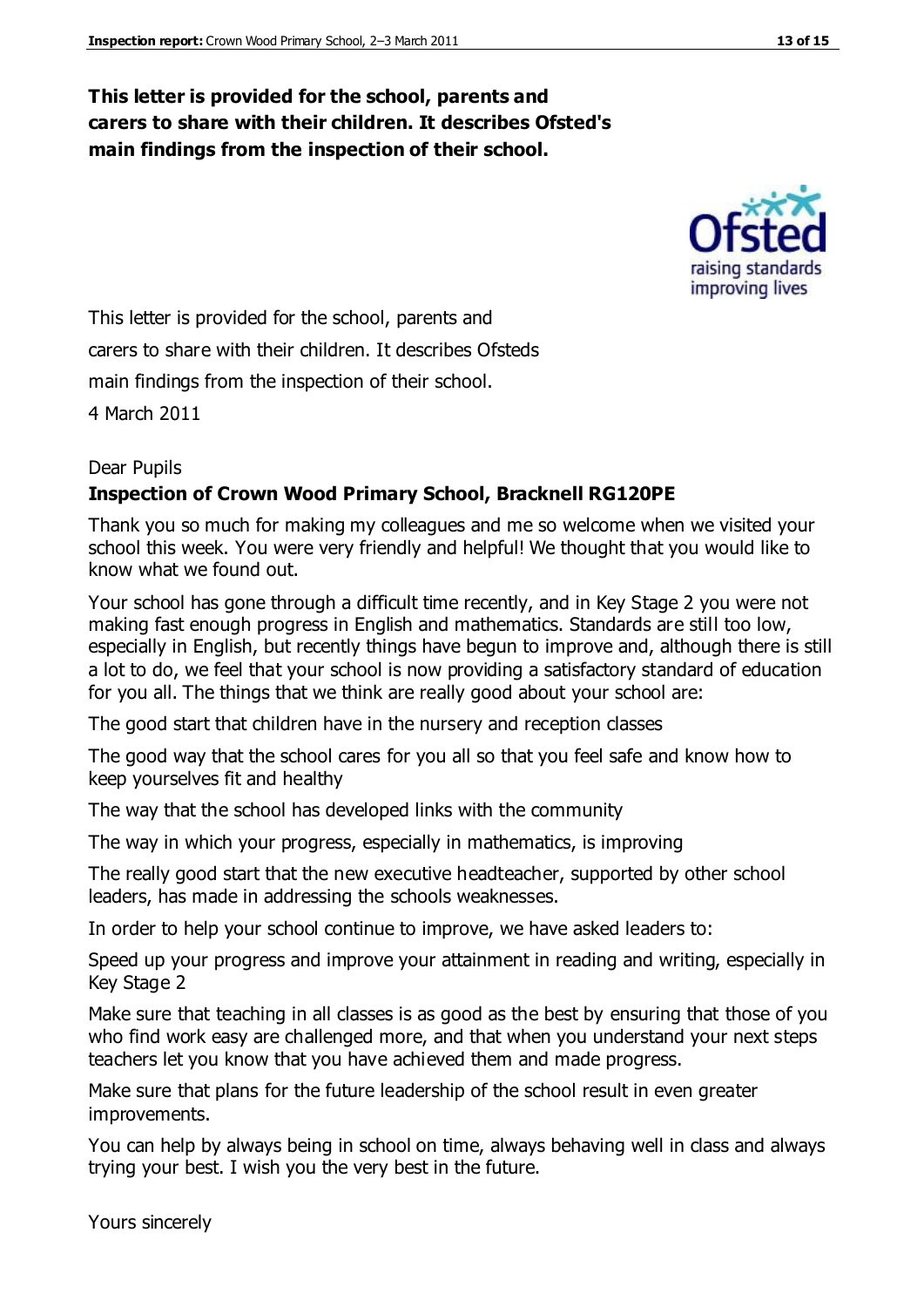Chris Nye Her Majestys Inspector